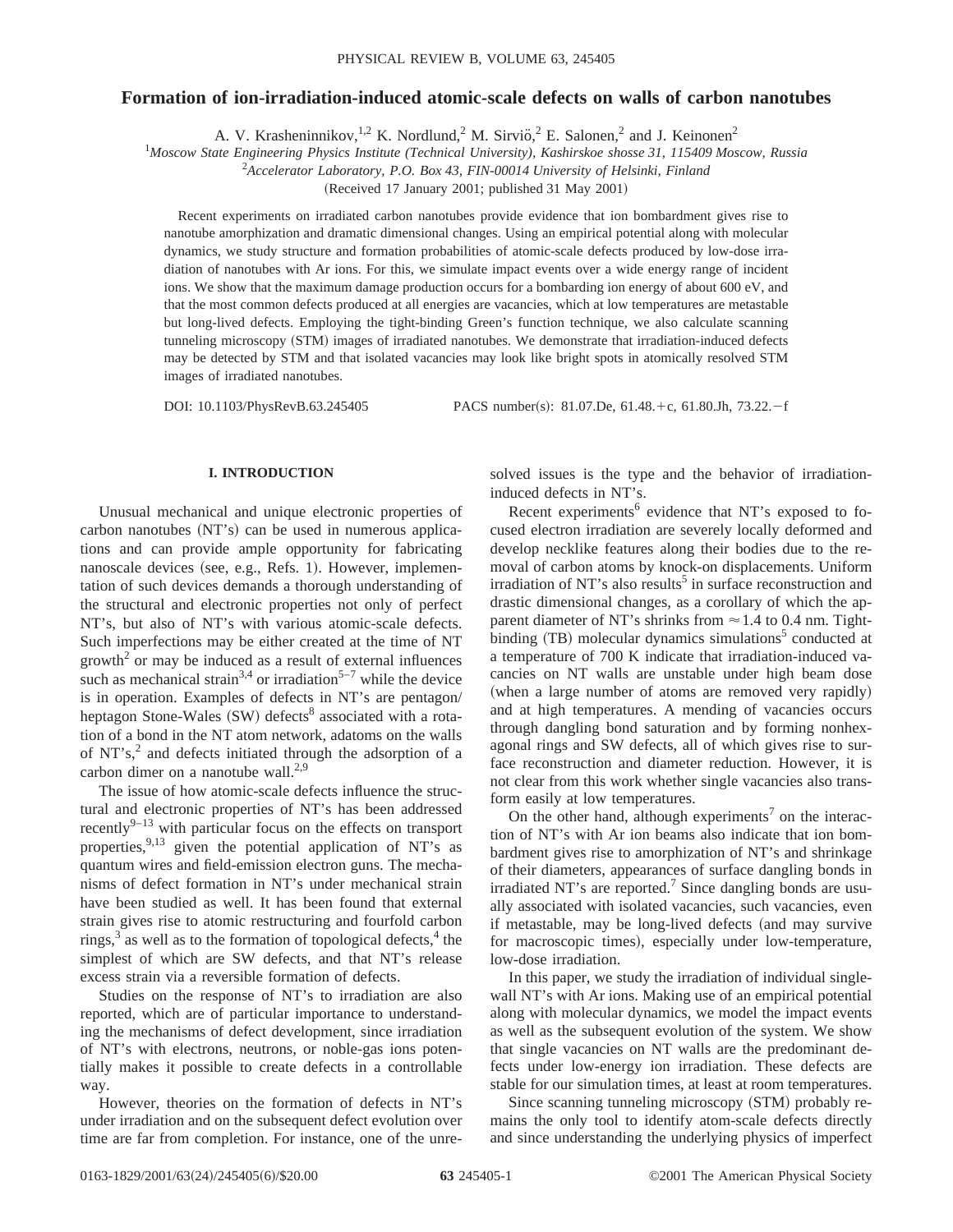NT's is not possible without determining the type of defects, we also simulate STM images of irradiated NT's within the framework of a TB approach. We demonstrate that irradiation-induced defects may be detected by STM and that, at low bias voltages, vacancies appear as bright spots in STM images due to growth in the local electron density of states on atoms surrounding the vacancy. Electronic superstructures similar to those in graphite near point defects are evident in our theoretical STM images. It should be noted, however, that although atomic resolution has been achieved in a number of experimental works $14,15$  we are unaware of signatures of atomic-scale defects having been observed in experimental STM images of NT's.

## **II. MOLECULAR DYNAMICS SIMULATIONS**

We dwell upon  $(10,10)$  armchair single-wall NT's, which are assumed to be the predominant constituents of ropes synthesized by the electric arc technique using a catalyst.<sup>16</sup> We stress, however, that our results are qualitatively correct for NT's of different chiralities. We model a portion of long (up to  $1 \mu m$ ) *individual* NT's which are also observed experimentally.<sup>5</sup> To avoid excessive computational efforts and to prevent NT's from being displaced by the transfer of momentum, only atoms at a distance of less than 50 Å from the impact point were allowed to move during the relaxation of the atomic structure after ion impact. In actuality, in the TB simulation the 100 Å long nanotubes were augmented by much longer ideal tubes to avoid size-quantization effects.

To simulate defect production by irradiation of NT's, we used classical molecular dynamics. This is the only method fast enough both for realistic simulation of energetic collisional processes and for achieving representative statistics. To model carbon-carbon interaction in the NT, we used the Brenner II interatomic potential, which is constructed to give a good description of vacancies and bond stretching in graphite layers.<sup>17</sup> A good correlation between the results of *ab initio* and classical simulations of NT's is also reported.<sup>2,4</sup> Because bond conjugation is not expected to be significant in the collisional processes, we neglected the computationally intensive four-body part of the potential. To realistically model energetic collisions, we smoothly joined a repulsive potential calculated by a density-functional theory method<sup>19</sup> to the Brenner potential at short interatomic separations.<sup>20</sup> The interaction between Ar and C was modeled with the Ziegler-Biersack-Littmark universal repulsive potential.<sup>21</sup>

In practice, we employed our simulation code, which has previously been used to model irradiation effects in a wide range of metals, semiconductors and carbon-based materials.<sup>22–24</sup> The code uses the Gear V algorithm<sup>25</sup> to integrate the equations of motion and a variable time step dependent on the maximum velocity and interaction force in the system<sup>26</sup> to ensure energy conservation when energetic particles are present in the system. A combined link-cell method and neighbor list is used to achieve linear scaling of the simulation time with the number of atoms.

We first tested the energetics of single vacancies (which have three dangling bonds) and two vacancy-related defects described in Ref. 5. Those defect structures are singlepentagon–one-dangling-bond atomic configurations and fourfold-coordinated atoms in the center of two pentagons and two hexagons. For brevity, we label the former defect ''5-1db'' and the latter the ''5-6'' defect. To calculate the energy, we used the  $TB^{27}$  and empirical potential models (Brenner potential, $17$  Brenner potential without the bond conjugation term, and the original Tersoff potential<sup>18</sup>).

Since we are primarily interested here in the relative stability of the vacancy-related defects, we compare the total energy differences (at  $(0 K)$  between the single vacancy and the vacancy-related defects. We find that the 5-1db defect lies 1.8, 3.0, 0.9, and  $-1.0$  eV below (above for negative signs) the single vacancy in energy for the tight-binding, full Brenner potential, Brenner potential without the bond conjugation term, and the original Tersoff potential, respectively. Our results for the 5-6 defect are  $-0.4$ , 2.4, 0.9, and  $-1.3$  eV below the single vacancy for the same potentials. The energy differences do depend heavily on the theoretical models used. However, since it is known that it is very difficult to calculate the formation energies of vacancylike defects in covalent systems even with density-functional methods,<sup>28</sup> we think that no more than a qualitative agreement can in any case be desired at this stage. Since both the results of Ajayan *et al.*<sup>5</sup> and our better models (TB and Brenner) all predict that the 5-1db defect is lowest in energy, this provides strong evidence that this is the most stable missingatom defect configuration in nanotubes.

To simulate Ar impacts on the NT, we shot an Ar ion placed well outside the tube toward the center of the tube. The impact point was chosen randomly, and the Ar ion shot toward the central axis of the tube. Between 40 and 170 ions were simulated at different energies to obtain reasonably small statistical uncertainties in the main quantities calculated. The simulation was carried out for 5 ps per event using temperature scaling only at the outer edges of the NT (where no collisional processes took place). Defects were detected by visual inspection of the final atom positions.

To examine the stability of the vacancies, we simulated a single vacancy in a 100 Å long nanotube with no fixed atoms over time scales up to more than ten nanoseconds at temperatures of 500–4000 K. We found that at high temperatures a single vacancy does transform into the same 5-6 configuration and 5-1db configuration observed in Ref. 5 and becomes mobile. At least at temperatures below 2500 K, the clearly dominant process was a transformation into the 5-1db defect, as expected from the defect energetics. With simulations between temperatures of 1500 K and 2200 K, we determined that the average vacancy lifetime can be well described with activated behavior with a single activation energy, i.e., by the formula  $\tau = a \exp(b/k_B T)$ , where  $\tau$  is the time before the vacancy transforms into something else,  $k_B$  is Boltzmann's constant, *T* is the temperature, and *a* and *b* are the fitting constants. Our best fit gave  $a=0.18\pm0.02$  ps and  $b=1.2\pm0.1$  eV.

Since the TB and classical models give dissimilar energy differences for the defects (see above), it is clear that each model can be expected to give a somewhat different activation energy as well. We note, however, that the initial part of the transformation from the vacancy to any other structure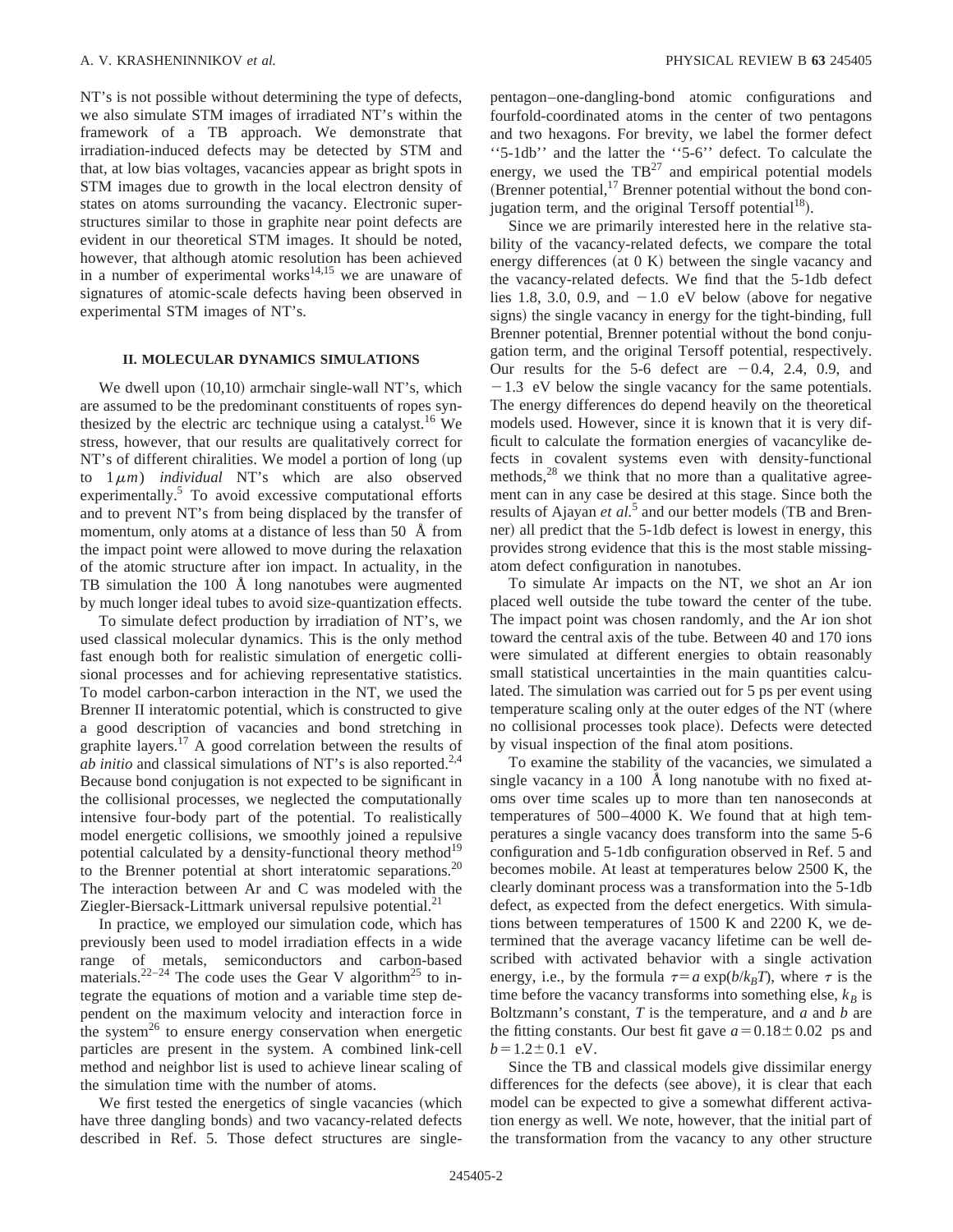

FIG. 1. Ball-and-stick representation of a  $(10,10)$  NT after ion impact and subsequent relaxation. A vacancy is evident in the upper part of the NT and a carbon knocked-off atom adsorbed inside the NT in a D3 configuration is also observable.

involves an elastic stretching of bonds. Since the Brenner II potential describes bond stretching well, it can thus be expected to give a good description of at least the lower part of the energy barrier separating different defect configurations.

We also studied the stability of isolated vacancies in NT's using a TB approach, which has been proven to be very reliable in calculating structural and electronic properties of  $NT's.<sup>9-13</sup>$  We used the parametrization of the TB Hamiltonian suggested in Ref. 27. We found that isolated vacancies were quite stable for the entire duration of our TB molecular dynamics simulations  $(about 5 ps)$  even at temperatures exceeding 1000 K. However, at 2000 K we observed formation of 5-1db defects during our simulations.

Thus, both the classical and TB models indicate that at low temperatures the vacancy is stable on long time scales. If the activation energy for vacancy transformation is  $\geq 1$  eV, as our simulations indicate, the vacancies can be expected to be stable at room temperature for time scales of at least the order of hours. Thus, they might be experimentally found.

A typical defect configuration which appeared in a  $(10,10)$  NT after ion impact and the subsequent relaxation of carbon network is represented in Fig. 1. A vacancy is evident in the upper part of the NT, whereas in the lower part a carbon knocked-off atom is adsorbed on the wall inside the NT.

Twofold-coordinated single adatoms on both external and internal sides of the NT walls are also prolific after ion impact. Defects of this type for graphite have been previously labeled<sup>20</sup>  $\cdot$  D3,  $\cdot$  so, in what follows, we use this term as well. The geometry of D3 defects (bond lengths and angles) are very close to those reported in Ref. 20. We found that such defects are stable at low temperatures. Recent  $simulations<sup>2</sup>$  also show that D3 defects can survive even when the NT is annealed at 3000 K. Other complex defects



FIG. 2. Average number of defects formed for one bombarding Ar ion as a function of the ion energy. The upper part shows the formation probabilities of vacancy-type defects, the lower part other defects. Note the difference in the ordinate scales.

(clustered vacancies, non-hexagonal rings, etc.) appear after ion impact as well. However, we have never observed any defect structures that might be labeled as in-plane interstitials in the NT. This is not unexpected, as an extra carbon atom lying in a graphitelike plane would need to have either an unnaturally high number of bonds or prohibitively short ones. Thus, we reach the conclusion that the D3 defect can be expected to be the predominant interstitial-like defect produced in nanotubes during irradiation.

The production of different varieties of defects as a function of incident ion energy is illustrated in Fig. 2. That figure shows the average number of defects produced for different energies of the bombarding Ar ion  $(50, 200, 600, 1000,$  and 3000 eV). The upper half shows the total number of vacancies produced, as well as how this number is divided into isolated vacancies and vacancies in clusters. The lower half shows the number of D3 defects where the adatom is inside or outside the tube. Also shown is the number of defect complexes, i.e., defect structures that could not be classified into any of these simple categories.

Note that the difference in the ordinate scale is about a factor of 5 in the two parts of the figures. This shows that the dominant type of defects produced during heavy-ion irradiation of NT's is always a vacancy. At the very lowest energy  $(50 \text{ eV})$ , monovacancies dominate because this energy is so close to the defect production threshold that it is highly unlikely that complex defects could form. At intermediate energies, vacancies that are in clusters of at least two vacancies dominate and at higher energies  $(>1 \text{ keV})$  the number of monovacancies and vacancies in clusters is about the same.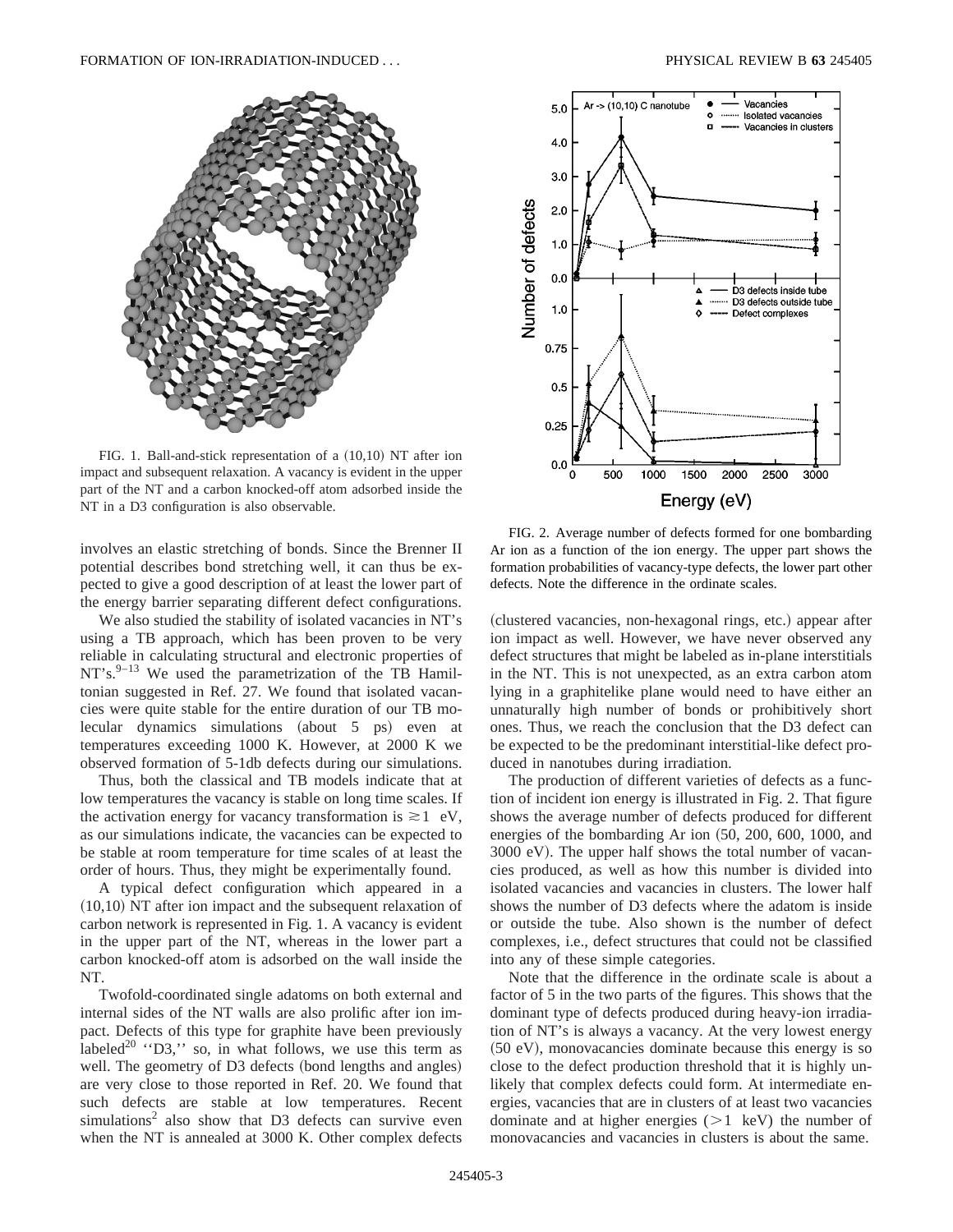Figure 2 shows that for all defect types except D3 defects inside the tube, the maximum in damage production occurs at about 600 eV. The damage production increases between 50 and 600 eV simply because there is more energy available for it. At higher ion energies, defect production decreases as the nuclear collision cross section decreases, making defectproducing collisions less likely.

To estimate the possible model dependency of the results, we also simulated 200 eV Ar bombardment events with the Brenner potential, which includes bond conjugation effects. We found that the number of monovacancies was the same within the uncertainties, while the other defect numbers  $(D3)$ defects and clustered vacancies) were  $\sim$  50% lower. Since monovacancies can be produced by a single ballistic collision, it is not surprising that their amount is similar. The number of the other defects apparently is more sensitive to the detailed nature of the atomic interaction. Our main objective here is to examine how the damage production qualitatively changes with energy, which will be largely governed by how much energy is transferred in initial ballistic collisions from Ar to the C network. Hence, although the choice of the potential clearly affects the absolute numbers somewhat, the overall energy dependence can be expected to be insensitive to the choice of the potential.

### **III. TIGHT-BINDING SIMULATIONS OF STM IMAGES OF IRRADIATED NANOTUBES**

Having used classical molecular dynamics to calculate an event of an Ar ion impact on the NT and subsequent relaxation of the carbon network, we computed the STM images of the irradiated NT's within the framework of the TB approximation. Our technique has been successfully used for calculations of STM images of graphite surfaces with point defects<sup>29</sup> and NT's,<sup>30</sup> the latter being treated within the framework of a simple nearest-neighbor TB model. Since the electronic structure of single-wall NT's near the Fermi energy is governed by the  $\pi$  states oriented perpendicularly to the NT walls, in our simulation, we employed a one-band TB Hamiltonian that accounts for electron hopping beyond the first-neighbor approximation. To account for the dependence of the hopping elements on interatomic distances, we used the scaling functions given in Ref. 27.

The STM tip was modeled as the final atom of a semiinfinite, one-dimensional chain. To the first order in the tip-NT interaction, which was treated perturbatively, the tunneling current *I* as a function of the tip coordinates  $(x, y, z)$ may be written $31$  at zero temperature as

$$
I(x, y, z) = \frac{2 \pi e}{\hbar} \int_{E_F}^{E_F + eV_{\text{bias}}} \sum_i |V_i(x, y, z)|^2
$$
  

$$
\rho_{\text{tip}}(E) \rho_{\text{tube}}(i, E) dE,
$$
 (1)

where the sum runs over all sites involved in the tip-NT hopping.  $V_{bias}$  is the bias voltage applied to the tip-NT interface,  $V_i(x, y, z)$  is the tunneling matrix element coupling the tip apex atom to the atom *i* of the NT,  $\rho_{\text{tip}}(E)$  and  $\rho_{\text{tube}}(i,E)$ are the local densities of states (LDOS's) of the noninteracting tip and the NT, respectively. The parameter *V* was evaluated numerically with the tip states being approximated by a hydrogenlike *d* function mimicking a tungsten tip.

Note that Eq.  $(1)$  has an approximate character: it involves densities of states of the nanotube and tip only, but not offdiagonal elements of the nanotube and tip Green's functions, as needed in a strict tight-binding formulation of STM. However, if the separation between the nanotube and tip is more than  $4 \text{ Å}$  (and we chose a value of the reference current in such a way that this condition was met), this formula works very well for carbon systems.<sup>31</sup>

The recursion method $32$  was employed to calculate the LDOS of a nanotube. STM images were computed for the constant current mode of STM operation, in which the height of the STM tip is adjusted to keep a constant value of current. To simulate this mode, we numerically solved the Eq. (1) for the *z* coordinate (tip height  $h \equiv z$ ) at any scan point (*x*,*y*).

In our calculations, we ignored the mechanical deformation of the surface induced by the STM tip, as well as any possible Ohmic contacts appearing due to contamination of the STM tip as a result of working with carbonaceous materials.<sup>33</sup> A small  $V_{bias} = \pm 0.2$  V was considered. Thus, only electronic states near  $E_F$  contribute to the tunneling current. We account for the shift<sup>14</sup> of  $E_F$  by  $\delta E = 0.3$  eV due to the charge transfer from the substrate, which leads to an asymmetric position of the NT band structure relative to  $E_F$ , see Fig.  $4(b)$ .

Figure  $3(a)$  schematically illustrates the image formation mechanism: tip height  $h \equiv z$  as a function of tip position for a scan in a direction perpendicular to the tube axis is shown. The isometric plot of *h* as a function of tip position in the  $(x, y)$  plane is represented in Fig. 3(b) for the NT shown in Fig. 1 and for  $V_{bias} = +0.2$ . The vacancy is at the origin. All lengths are given in Ångstroms. The central part of the image corresponding to the topmost part of the NT ( $-5$  Å  $\langle y \rangle$ ,5 Å) is shown. A dramatic hillocklike feature above the vacancy is evident. The height of the protrusion constitutes  $\approx$  1 Å, while its linear size is about 10 Å. To achieve atomic corrugation, we subtract the profile of the NT averaged over its axis from the initial profile; see Fig  $3(c)$ . Figures  $3(d)$  and  $3(e)$  depict the filtered STM images of the central part of the NT. The shape of the hillock is governed by that of the atoms in the NT carbon network.

To understand the origin of the hillock, in Fig.  $4(a)$  we plot the current-to-voltage (*I*-*V*) characteristic for the tip positioned above the vacancy. The *I*-*V* curve is actually the LDOS on carbon atoms surrounding the vacancy and contributing to the tunneling current. In Fig.  $4(b)$  we plot the  $I-V$ curve calculated at a distance from the vacancy, and this coincides with the *I*-*V* curve for a defect-free NT. As it is evident from the figures, the vacancy results in a sharp increase in LDOS near  $E_F$  on atoms nearest the vacancy. This increase stems from the states close to the  $E_F$  spatially localized on atoms near the vacancy, which may be also interpreted as dangling bonds. Since it is specifically these states that STM probes at small bias voltages, a vacancy is imaged as a protrusion. A similar effect has been reported for surface vacancies in graphite, see Refs. 20 and 29 and references therein.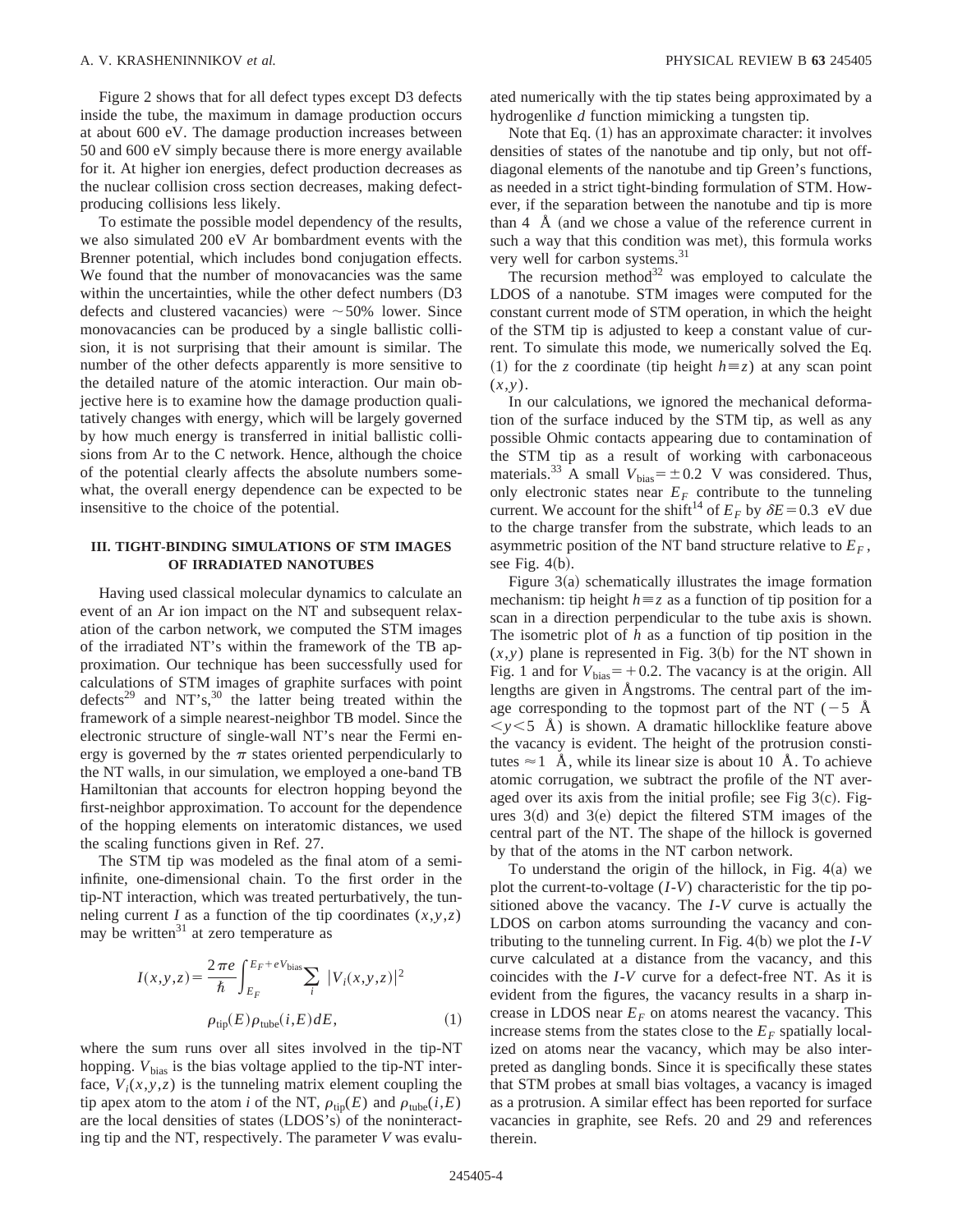

FIG. 3. STM image of a  $(10,10)$  irradiated NT.  $(a)$  Schematic plot of tip height *h* as a function of tip position for a scan in a direction perpendicular to the tube axis.  $(b)$  Isometric plot of  $h$  as a function of tip position in the  $(x, y)$  plane for  $V_{bias} = +0.2$ . (c) Illustration for achieving atomic corrugation ("filtering" the STM image) by subtracting the averaged (over the NT axis  $x$ ) profile of the nanotube. (d) and (e) Gray-scale "filtered" STM images of the irradiated NT for positive and negative values of  $V_{bias}$ , respectively. The vacancy is at the origin in the  $(x, y)$  plane (at the centers of the images).  $(f)$  Gray-scale "filtered" STM image of a  $(10,10)$ NT without defects.

Along with a hillocklike feature, it can also be seen from Fig.  $3(d)$  that the STM image of the NT in the vicinity of the vacancy is different from that observed for the defect-free case [given in Fig. 3 $(f)$ ]. A network of dark spots corresponding to the centers of hexagons (typical for defect-free NT's) is no longer evident, whereas modulations in *h* along the NT axis are present. However, it is seen that the network of dark spots is gradually restored at the ends of the images.

Since we did not find any rearrangement of NT atoms distanced from the defect after the geometry optimization, these modulations, or superstructures, with a period commensurate with (but larger than) that of the underlying graphene lattice also stem from electronic effects: periodic modulations in the LDOS on carbon atoms in the vicinity of the vacancy. Our simulation confirm predictions<sup>34</sup> on the anisotropy of STM images near point defects on NT walls and specify the shape of superstructures resulting from irradiation-induced small-scale defects.

We also calculated STM images near other defects. As expected, D3 defects on the *external* side of the NT walls appear as very sharp protrusions due to the geometry of these defects. However, experimentally observing them is hardly possible since D3 defects are likely to be picked up and transposed by the STM tip. D3 defects on the *internal* side of the NT walls could be detected by STM. Within our model, they look like small hillocks due to the local increase in the



FIG. 4.  $I-V$  curves for the  $(10,10)$  NT calculated  $(a)$  just above the vacancy and (b) above an atom distanced from the defect. The arrow indicates the position of  $E_F$  and  $\delta E$  is the shift of  $E_F$  due to the charge transfer from the substrate.

LDOS. However, the height of D3-induced hillocks is much less than the height of those induced by vacancies.

# **IV. CONCLUSIONS AND OUTLOOK**

In this paper, we simulated the irradiation of NT's with 50–3000 eV Ar ions using empirical potential molecular dynamics to study the structure and formation probabilities of atomic-scale defects produced by low-dose irradiation of NT's. In order to juxtapose our results to possible experimental signatures of such defects in NT's, we also employed the tight-binding Green's-function technique to calculate STM images of irradiated NT's.

We showed that low-dose irradiation results in the formation of various atom-scale defects on NT walls and that the maximum damage production occurs for a bombarding ion energy of roughly 600 eV. The most common defects produced at all energies are vacancies, and at low temperatures isolated vacancies are metastable, but long-lived, defects. At the same time, annealing the NT's at high temperatures and irradiating them with high doses probably leads to vacancy mending via dangling bond saturation.

Irradiation-induced defects may be detected by STM and isolated vacancies may appear as bright spots in atomically resolved STM images of irradiated NT's analogous to experimental STM images of graphite surfaces with